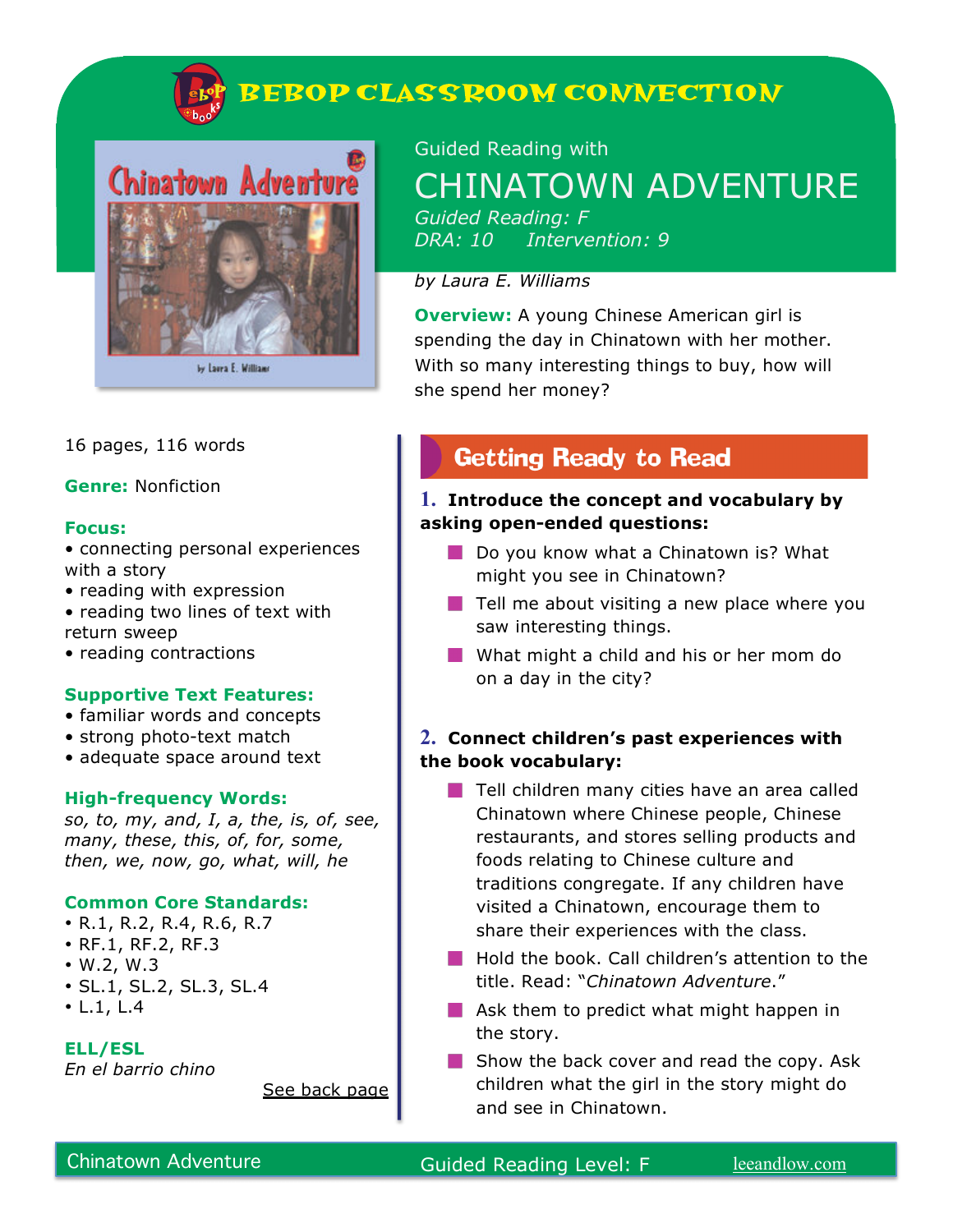- $\blacksquare$  Have children suggest some words they might read in the story.
- Give children the book and have them look at the pictures. Ask them to tell what the girl in the book is doing.

#### **3. Remind children of the strategies they know and can use with unfamiliar words:**

- $\blacksquare$  Ask them, "What will you do if you come to a word you don't know?"
- **Encourage children to look at the** photograph and say the beginning sound of the word. Have children read on and return to the word after completing the sentence.
- $\blacksquare$  Suggest that children also remember what they know about Chinatown or visiting a city. Then encourage them to choose a word that makes sense in the sentence.

#### **4. Be aware of the following text features:**

- $\blacksquare$  The book contains numerous highfrequency words and many other familiar words.
- $\blacksquare$  The photographs give high support to the text.
- $\blacksquare$  The story details a busy day that could take place in many settings.
- $\blacksquare$  There are two lines of text on some pages, requiring a return sweep.
- Some sentences are repeated with one or two words changed.
- **Common contractions are used on** several pages: **I'm, we're, I'll, it's**.

## **Reading the Book**

**1. Set a purpose by telling children to read about what the girl and her mother do when they go on their Chinatown adventure.** 

#### **2. Have children read quietly, but out**

**loud**. Each child should be reading at his or her own pace. Children should not read in chorus. Listen to children as they read by leaning close or bending down beside each child.

#### **3. Look for these reading behaviors during the first reading:**

- $\blacksquare$  Have they begun to cross-check, using a variety of strategies, and to self correct?
- Do they rely less on pictures and more on print when reading?
- $\blacksquare$  Do they have a growing sight vocabulary?
- $\Box$  Do they use beginning, middle, and ending sounds to read unknown words?
- **Are they monitoring meaning and** rereading when they lose meaning?
- Do they easily move from one line of text to the next when making a return sweep?
- $\blacksquare$  Have they started to use punctuation to gain meaning and as a key to reading with expression?
- Do they make more accurate predictions?
- $\Box$  Can they connect the text to past experiences?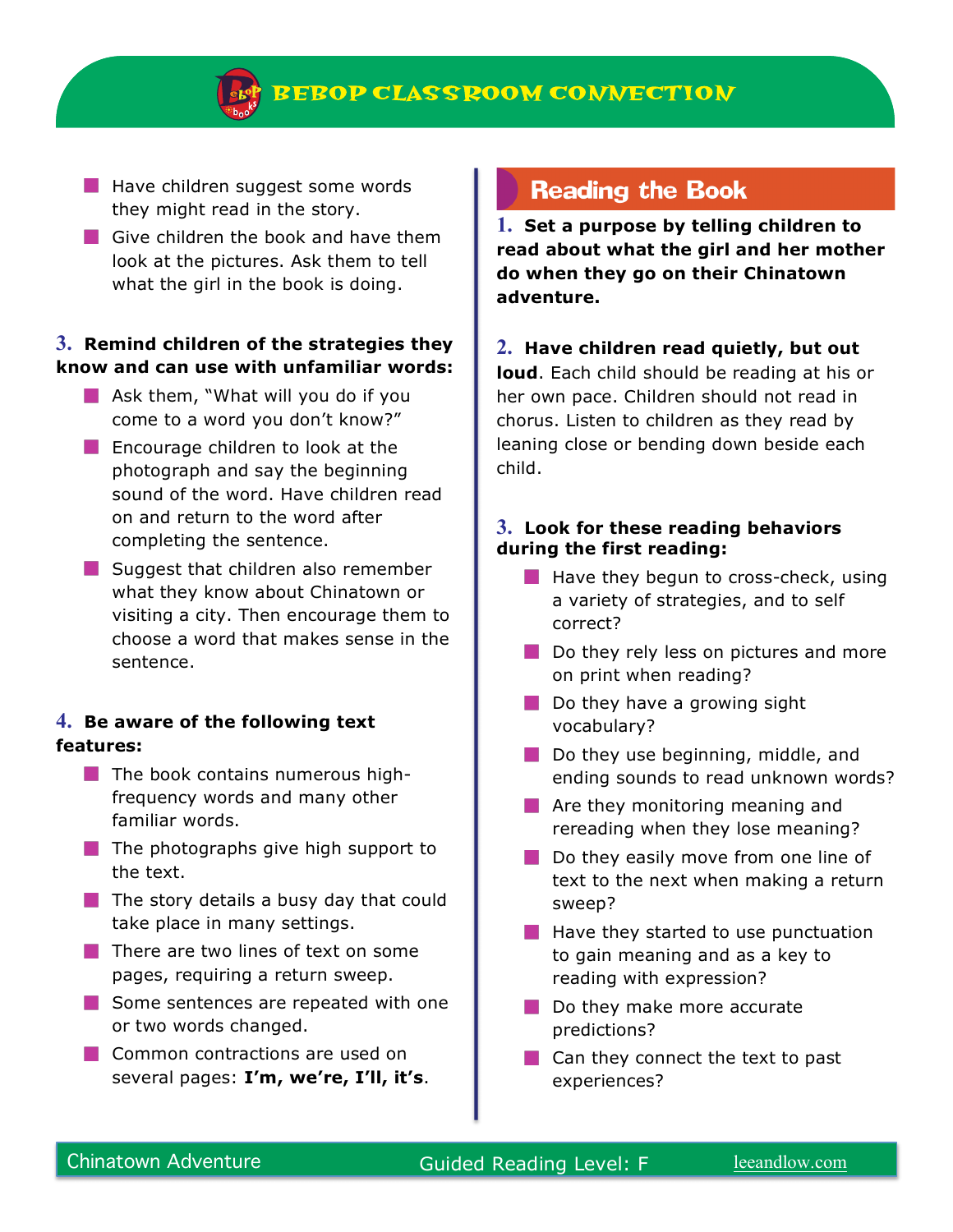#### **4. As children read, suggest a reading strategy if they are struggling:** "Try

saying the beginning of the word. Try looking at the photograph for help." Encourage children to take a guess or read past the unknown word.

#### **5. Possible teaching points to address based on your observations:**

- **Review how to find a known part in an** unknown word.
- Show children how to use analogies to move from the known to the unknown when encountering new words.
- **Work with suffixes and prefixes.**
- **Review using grammar (syntax) to** unlock words by considering the sentence structure or parts of speech in the sentence.
- **Explore the story grammar–** characters, setting, problem, solution and so on.
- $\blacksquare$  Review how to determine what is important in a picture or sentence.
- $\blacksquare$  Model asking questions or making "I wonder . . ." statements to extend comprehension.
- $\blacksquare$  Review using punctuation marks to guide the meaning-making process. Discuss the exclamation points and question mark as keys to reading with a particular kind of expression or inflection.
- **Call attention to the contractions and** the use of an apostrophe to take the place of the missing letters.
- Model how to revisit the text to find

specific examples or ideas in the story. Revisit CHINATOWN ADVENTURE to find all the things the girl considered buying.

# **After the First Reading**

**1. Have children confirm their predictions about what happened in the story.** 

- 2. **Focus children's attention on the word "Maybe" on pages 6-9.** Discuss what this word implies and how the girl is trying to make up her minds. Let children practice reading each "maybe" sentence with appropriate expression. Then brainstorm some reasons why each item might be a good or poor choice.
- **3. Reflect on how the girl felt at the beginning, middle, and end of the story.**
- **4. Connect the story with children's experiences of shopping trips they have taken with their families or caretakers.**
- **5. Brainstorm things children would like to do and see if they visited Chinatown.**

## **Second Reading**

**1. Have children reread the book in a whisper voice or to a partner.**

**2. This is a time for assessment.** While they are reading, watch what children do and what they use from the teaching time. Alternatively, you might take a running record on one student as an assessment of the student's reading behavior.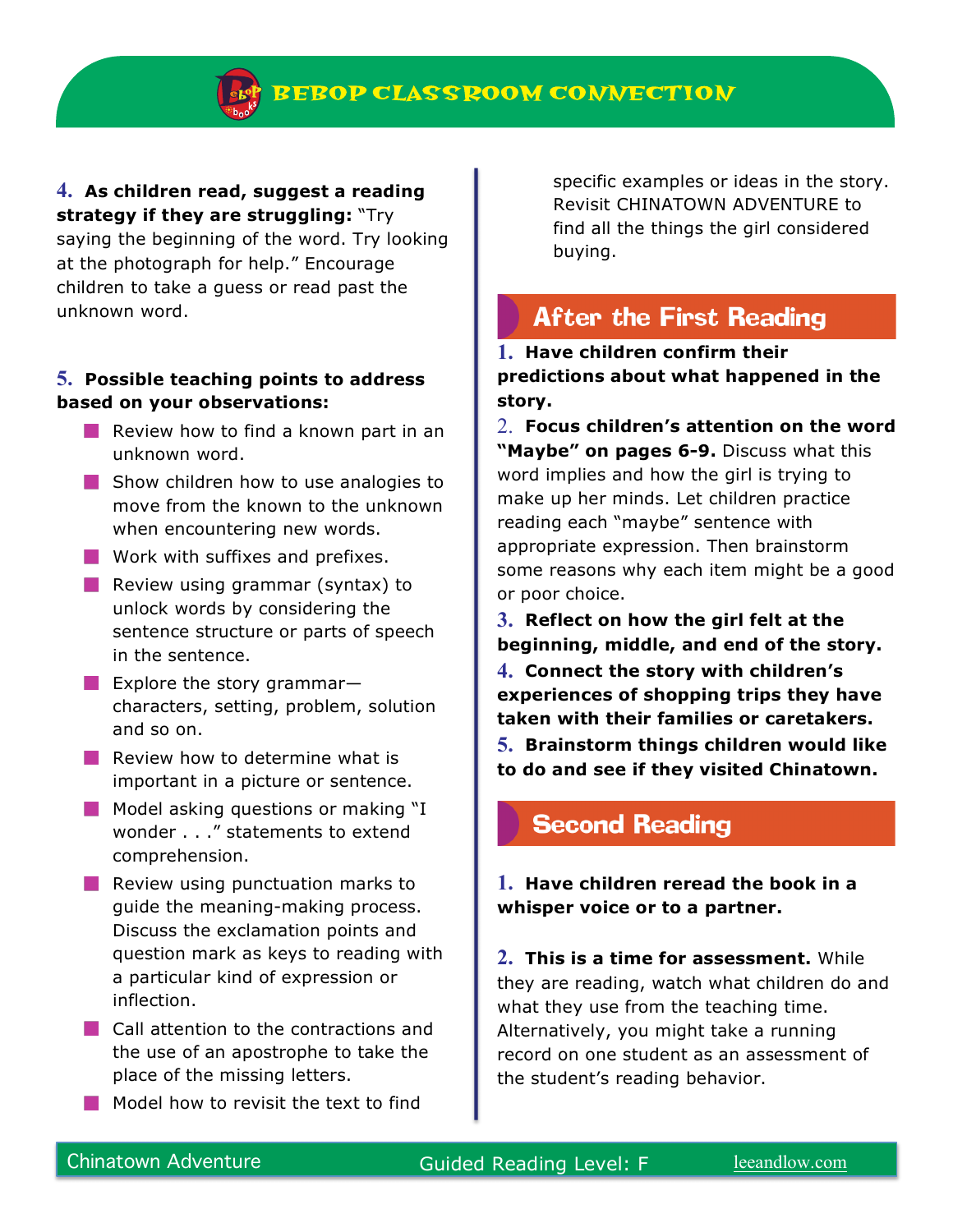## **Cross-Curricular Activities**

**Art:** Call children's attention to all the red items in the photographs. Tell them that the color red is a symbol of good luck and good fortune in Chinese culture. Let children create their own "good luck" pictures using red crayons, markers, pencils, or paint. (They may use other colors for details and backgrounds.) Help children label their pictures and display the pictures on a wall or bulletin board.

**Music:** Play a recording of some traditional Chinese music and ask children to listen carefully. Then let them move to the music and create their own dances. If you can locate a video of traditional Chinese dancing, arrange for children to watch it. Talk about the ways Chinese dancing is the same as and different from other kinds of dancing with which children are familiar.

**Math:** Have children name items they see in the stores pictured in the book. List these items on chart paper and then ask children how much they think each item costs. Record the price next to each item. Then give children play money and let them pretend to buy the listed items. Do simple addition and subtraction examples to illustrate how much more money might be needed or how much change might be received in each transaction.

**Science:** Many inventions are credited to the people of China. Introduce rockets and fireworks as two examples. Ask children how they think a rocket works. Discuss jet propulsion. Blow up a balloon and ask children what will happen if you let the end go. Talk about how the force of the air pushes the balloon, and that this is similar to the way rockets are pushed into the sky. Then encourage children to brainstorm a list of things that are moved by the force of air, such as windmills, pinwheels, sailboats, kites, and so on.

**Social Studies:** Point out China on a map or globe and tell children that China is one of the largest countries in the world. Generate a list of questions children have about China and the people who live there, and help children find the answers by reading reference books and checking Internet sites. www.chinatoday.com and www.chinapage.com are just two sites that contain information to share with children.

**Writing:** Read children some of the poems in MY CHINATOWN by Kam Mak, in which a young boy describes his life in New York City's Chinatown. Help children write their own poems about their neighborhood.